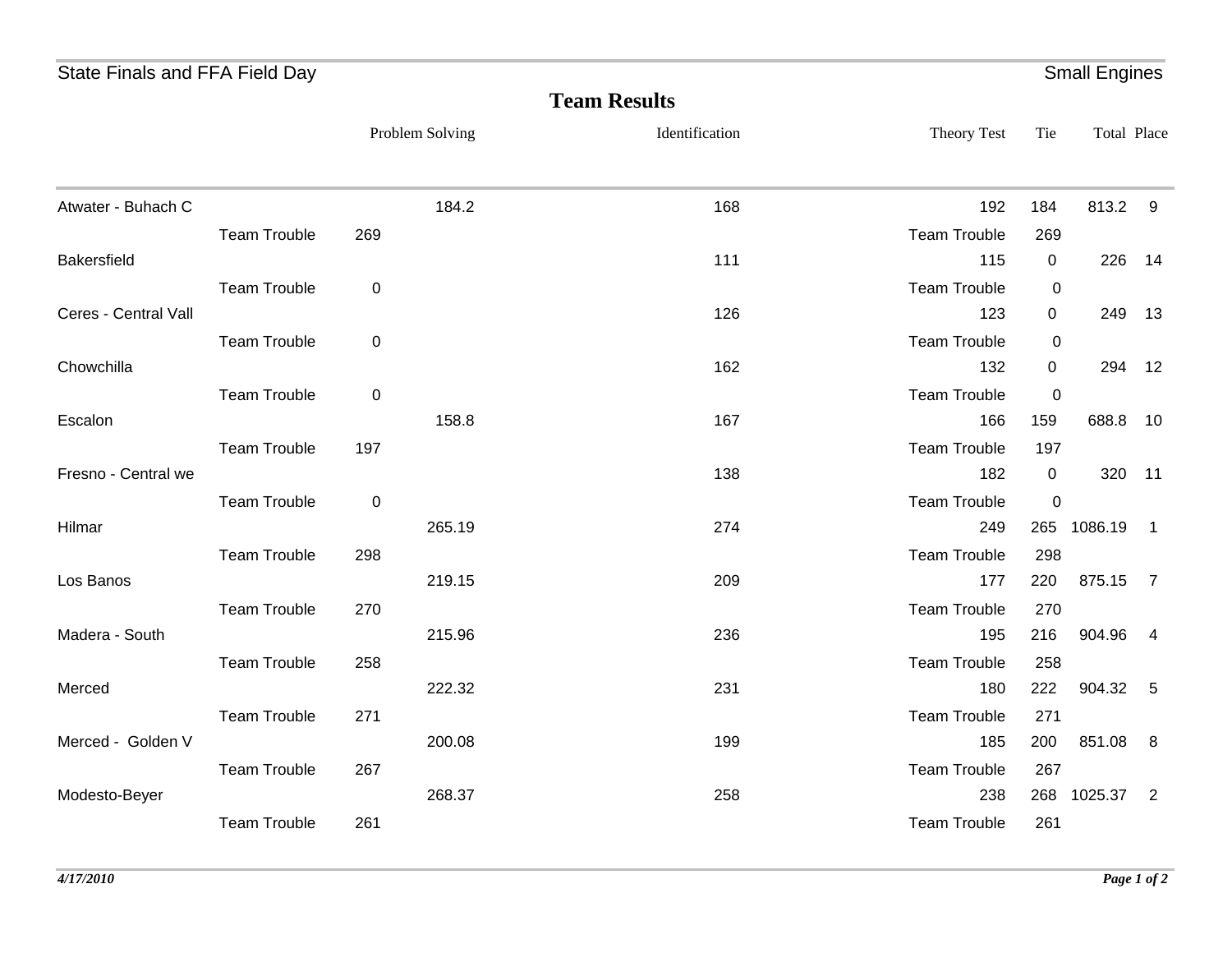| State Finals and FFA Field Day |                                                         |                 |        |                     |                     |             | <b>Small Engines</b> |    |
|--------------------------------|---------------------------------------------------------|-----------------|--------|---------------------|---------------------|-------------|----------------------|----|
|                                |                                                         |                 |        | <b>Team Results</b> |                     |             |                      |    |
|                                |                                                         | Problem Solving |        | Identification      | Theory Test         | Tie         | Total Place          |    |
| Patterson                      |                                                         |                 | 217.55 | 204                 | 215                 | 218         | 897.55 6             |    |
|                                | <b>Team Trouble</b>                                     | 261             |        |                     | <b>Team Trouble</b> | 261         |                      |    |
| Ripon                          |                                                         |                 | 235.02 | 238                 | 209                 | 235         | 916.02 3             |    |
|                                | <b>Team Trouble</b>                                     | 234             |        |                     | <b>Team Trouble</b> | 234         |                      |    |
| <b>Warner Springs</b>          |                                                         |                 |        | 102                 | 113                 | $\mathbf 0$ | 215                  | 15 |
|                                | <b>Team Trouble</b>                                     | 0               |        |                     | <b>Team Trouble</b> | 0           |                      |    |
|                                | Ties Broken by Problem Solving, by theory test, then ID |                 |        |                     |                     |             |                      |    |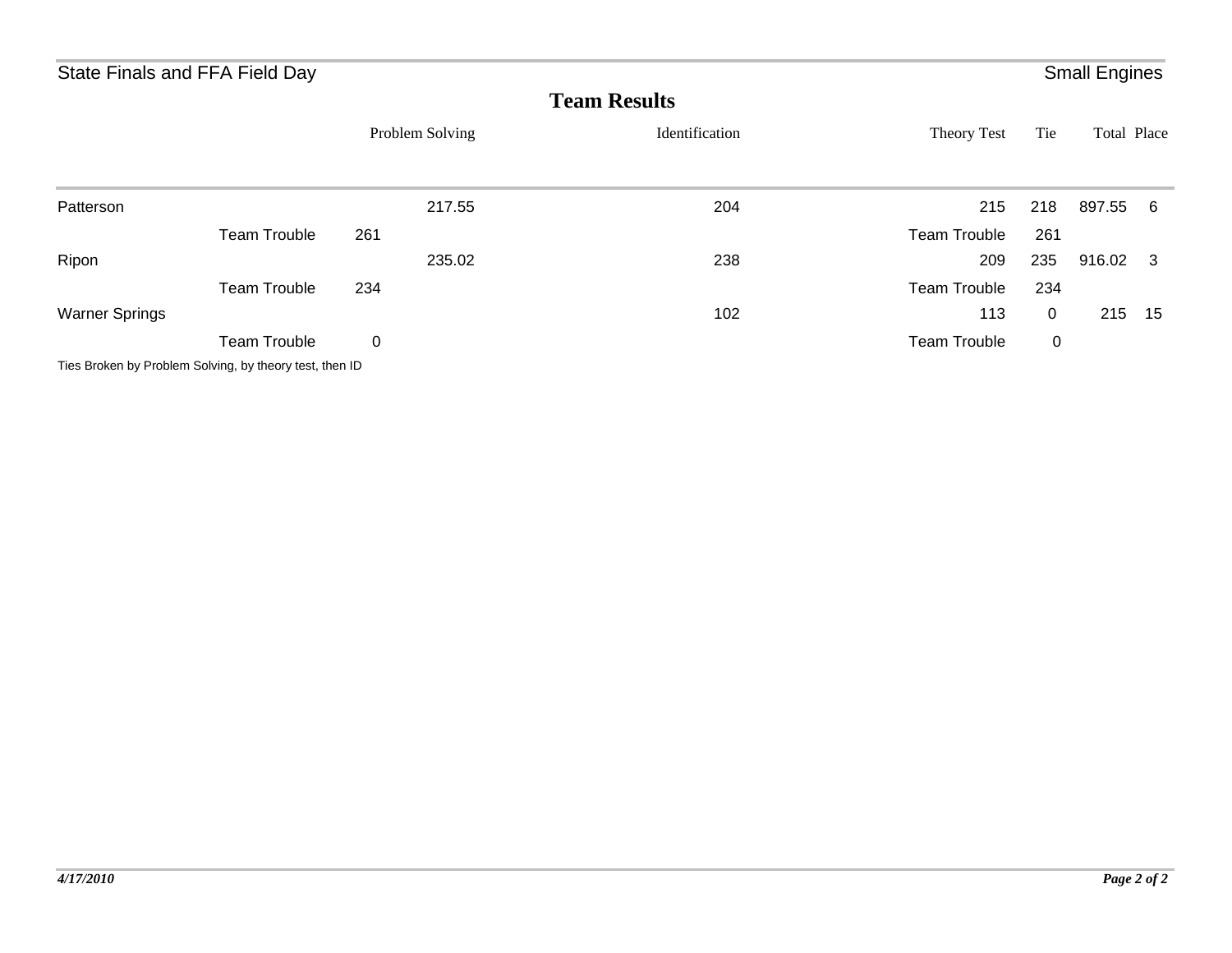| State Finals and FFA Field Day |                 |                           |                     |                         | <b>Small Engines</b> |           |
|--------------------------------|-----------------|---------------------------|---------------------|-------------------------|----------------------|-----------|
|                                |                 | <b>Individual Results</b> |                     |                         |                      |           |
|                                | Problem Solving | Identification            | Theory Test         | Tie                     | Total Place          |           |
| <b>Atwater - Buhach Colony</b> |                 |                           | <b>Team Trouble</b> | 269                     | 813.2                | 9         |
| Lane Harrison                  | 69.87           | 64                        | 74                  | 70                      | 207.87*              | 18        |
| Miguel Diego                   | 46.05           | 51                        | 52                  | 46                      | 149.05*              | - 29      |
| <b>Richard Sanford</b>         | 68.28           | 53                        | 66                  | 68                      | 187.28* 24           |           |
| <b>Bakersfield</b>             |                 |                           | <b>Team Trouble</b> | $\overline{\mathbf{0}}$ | 226                  | 14        |
| Jennifer Valencia              |                 | 39                        | 38                  | $\pmb{0}$               | $77*$                | 41        |
| <b>Juan Villarreal</b>         |                 | 35                        | 42                  | 0                       | $77*$                | 40        |
| Michael Villaneva              |                 | 37                        | 35                  | $\pmb{0}$               | $72* 42$             |           |
| <b>Ceres - Central Valley</b>  |                 |                           | <b>Team Trouble</b> | $\overline{\mathbf{0}}$ | 249                  | 13        |
| Joseph Perez                   |                 | 42                        | 46                  | $\mathbf 0$             | 88*                  | 39        |
| Manuel Serrano                 |                 | 38                        | 34                  | $\pmb{0}$               | $72*$                | 43        |
| <b>Tyler Suarez</b>            |                 | 46                        | 43                  | 0                       | 89*                  | 38        |
| <b>Chowchilla</b>              |                 |                           | <b>Team Trouble</b> | $\overline{\mathbf{0}}$ | 294                  | <u>12</u> |
| Codi Davis                     |                 | 53                        | 37                  | $\mathbf 0$             | $90*$                | 37        |
| <b>Mallory Campbell</b>        |                 | 45                        | 46                  | $\pmb{0}$               | $91*$                | 35        |
| Michael Richmond               |                 | 64                        | 49                  | $\pmb{0}$               | $113*32$             |           |
| Escalon                        |                 |                           | <b>Team Trouble</b> | <b>197</b>              | 688.8                | 10        |
| Alejondro Ortega               | 63.52           | 64                        | 58                  | 64                      | 185.52*              | 25        |
| John Noche                     | 38.11           | 37                        | 43                  | 38                      | 118.11*              | - 30      |
| Lance Konzen                   | 57.17           | 66                        | 65                  | 57                      | 188.17* 23           |           |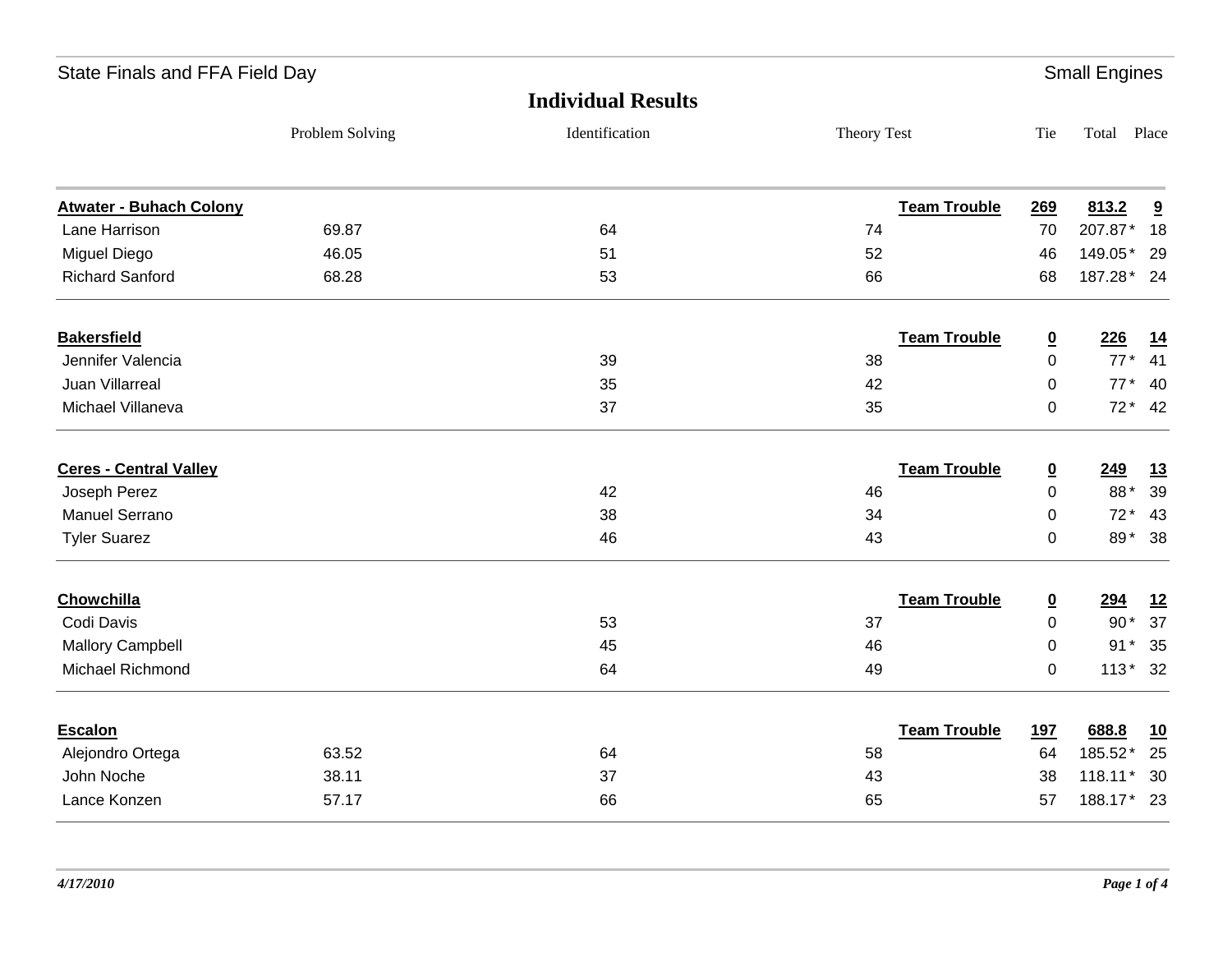| State Finals and FFA Field Day |                 |                           |             |                     |                         | <b>Small Engines</b> |                 |
|--------------------------------|-----------------|---------------------------|-------------|---------------------|-------------------------|----------------------|-----------------|
|                                |                 | <b>Individual Results</b> |             |                     |                         |                      |                 |
|                                | Problem Solving | Identification            | Theory Test |                     | Tie                     | Total Place          |                 |
| <b>Fresno - Central west</b>   |                 |                           |             | <b>Team Trouble</b> | $\overline{\mathbf{0}}$ | 320                  | 11              |
| Aberham Kazirian               |                 | 43                        | 68          |                     | $\mathbf 0$             | $111*$               | 33              |
| <b>Carlos Gutierrez</b>        |                 | 55                        | 60          |                     | 0                       | $115*$               | 31              |
| Luis Altamirano                |                 | 40                        | 54          |                     | $\mathbf 0$             |                      | 94* 34          |
| <b>Hilmar</b>                  |                 |                           |             | <b>Team Trouble</b> | 298                     | 1086.19              | $\mathbf{1}$    |
| <b>Brent Ludtke</b>            | 92.1            | 87                        | 83          |                     | 92                      | 262.1*               | $\overline{2}$  |
| Michael Oliveira               | 92.1            | 95                        | 87          |                     | 92                      | 274.1*               | $\overline{1}$  |
| <b>Richard Jimenez</b>         | 80.99           | 92                        | 79          |                     | 81                      | 251.99* 4            |                 |
| Los Banos                      |                 |                           |             | <b>Team Trouble</b> | 270                     | 875.15               | $\mathbf{Z}$    |
| <b>Bryce Howard</b>            | 63.52           | 61                        | 51          |                     | 64                      | 175.52* 27           |                 |
| <b>Enrique Martinez</b>        | 73.05           | 73                        | 53          |                     | 73                      | 199.05* 22           |                 |
| Kevin Hixson                   | 82.58           | 75                        | 73          |                     | 83                      | 230.58*              | - 9             |
| Madera - South                 |                 |                           |             | <b>Team Trouble</b> | 258                     | 904.96               | $\overline{4}$  |
| Adrean Lopez                   | 77.81           | 77                        | 60          |                     | 78                      | 214.81*              | 16              |
| Edgar Vargas                   | 69.87           | 80                        | 74          |                     | 70                      | 223.87*              | 12              |
| Jose Castaneda                 | 68.28           | 79                        | 61          |                     | 68                      | 208.28* 17           |                 |
| Merced - Golden Valley         |                 |                           |             | <b>Team Trouble</b> | 267                     | 851.08               | $\underline{8}$ |
| Benjamin Crane                 | 46.05           | 51                        | 54          |                     | 46                      | 151.05*              | 28              |
| Joey Bonilla                   | 77.81           | 73                        | 67          |                     | 78                      | 217.81*              | 13              |
| <b>Tony Rubio</b>              | 76.22           | 75                        | 64          |                     | 76                      | 215.22* 15           |                 |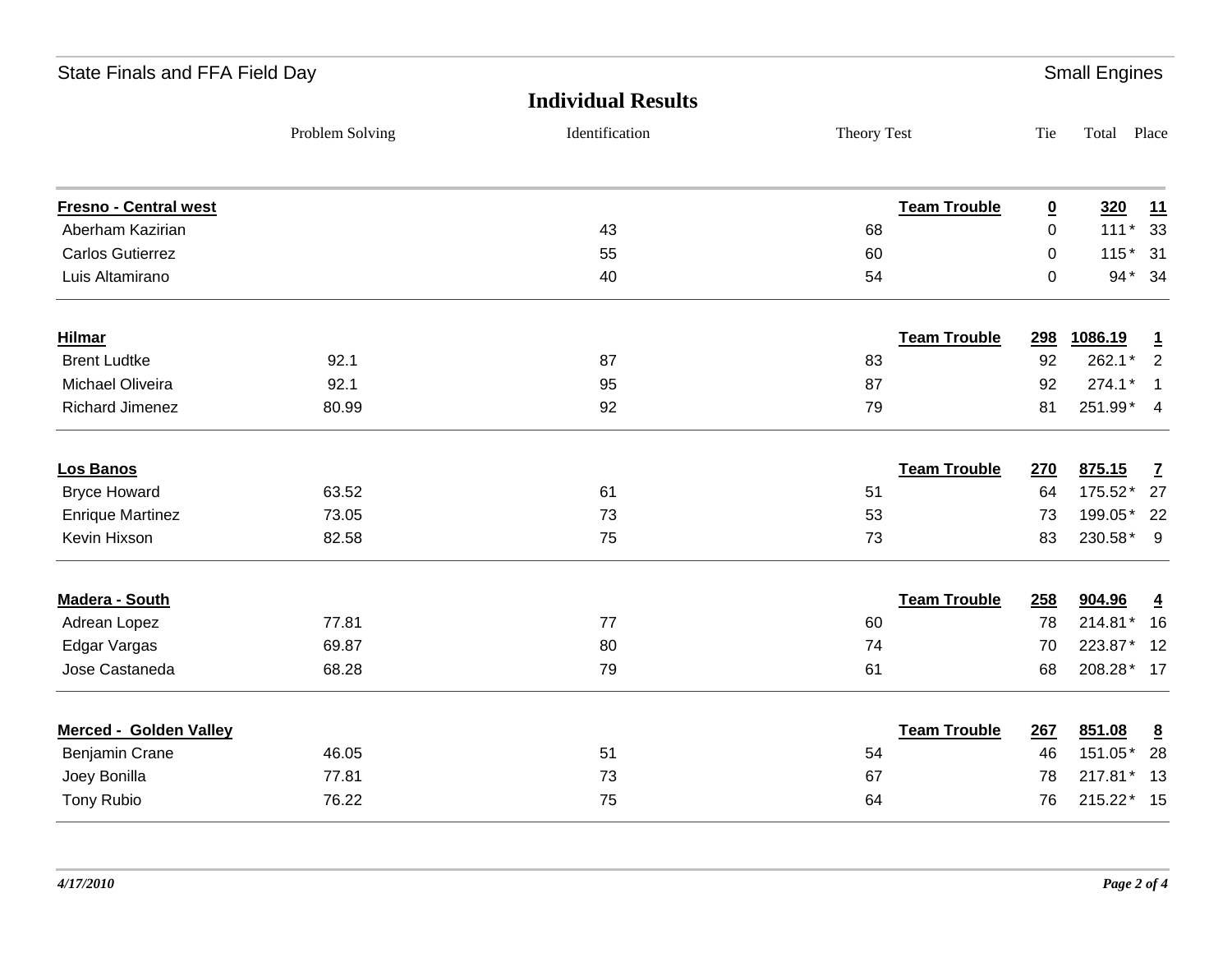| State Finals and FFA Field Day |                 |                           |                     |                          | <b>Small Engines</b> |                 |
|--------------------------------|-----------------|---------------------------|---------------------|--------------------------|----------------------|-----------------|
|                                |                 | <b>Individual Results</b> |                     |                          |                      |                 |
|                                | Problem Solving | Identification            | Theory Test         | Tie                      | Total Place          |                 |
| <b>Merced</b>                  |                 |                           | <b>Team Trouble</b> | 271                      | 904.32               | $\overline{5}$  |
| Craig Kovalcheck               | 68.28           | 68                        | 63                  | 68                       | 199.28*              | 21              |
| <b>Kimberly Torres</b>         | 82.58           | 67                        | 56                  | 83                       | 205.58*              | 19              |
| <b>Spencer Busby</b>           | 71.46           | 96                        | 61                  | 71                       | 228.46*              | 11              |
| Modesto-Beyer                  |                 |                           | <b>Team Trouble</b> | 261                      | 1025.37              | $\overline{2}$  |
| Cody Handel                    | 88.93           | 87                        | 86                  | 89                       | 261.93*              | 3               |
| Joey Mendes                    | 87.34           | 88                        | 76                  | 87                       | 251.34*              | 6               |
| Zac Coulter                    | 92.1            | 83                        | 76                  | 92                       | $251.1*$             | $\overline{7}$  |
| <b>Patterson</b>               |                 |                           | <b>Team Trouble</b> | 261                      | 897.55               | $\underline{6}$ |
| Joseph Melo                    | 85.75           | 82                        | 71                  | 86                       | 238.75*              | 8               |
| Samuel Melo                    | 76.22           | 70                        | 70                  | 76                       | 216.22*              | 14              |
| Solomon weaver                 | 55.58           | 52                        | 74                  | 56                       | 181.58*              | 26              |
| <b>Ripon</b>                   |                 |                           | <b>Team Trouble</b> | 234                      | 916.02               | $\overline{3}$  |
| Colin Tyhurst                  | 88.93           | 86                        | 77                  | 89                       | 251.93*              | 5               |
| <b>Matt Meadows</b>            | 85.75           | 78                        | 65                  | 86                       | 228.75*              | 10              |
| Neil Norman                    | 60.34           | 74                        | 67                  | 60                       | 201.34*              | -20             |
| <b>Warner Springs</b>          |                 |                           | <b>Team Trouble</b> | $\underline{\mathbf{0}}$ | 215                  | 15              |
| Brian Vanderlaan               |                 | 43                        | 47                  | $\pmb{0}$                | $90*$                | 36              |
| Jacob Norte                    |                 | 34                        | 35                  | 0                        | 69*                  | 44              |
| Karina Perez                   |                 | 25                        | 31                  | 0                        | 56*                  | 45              |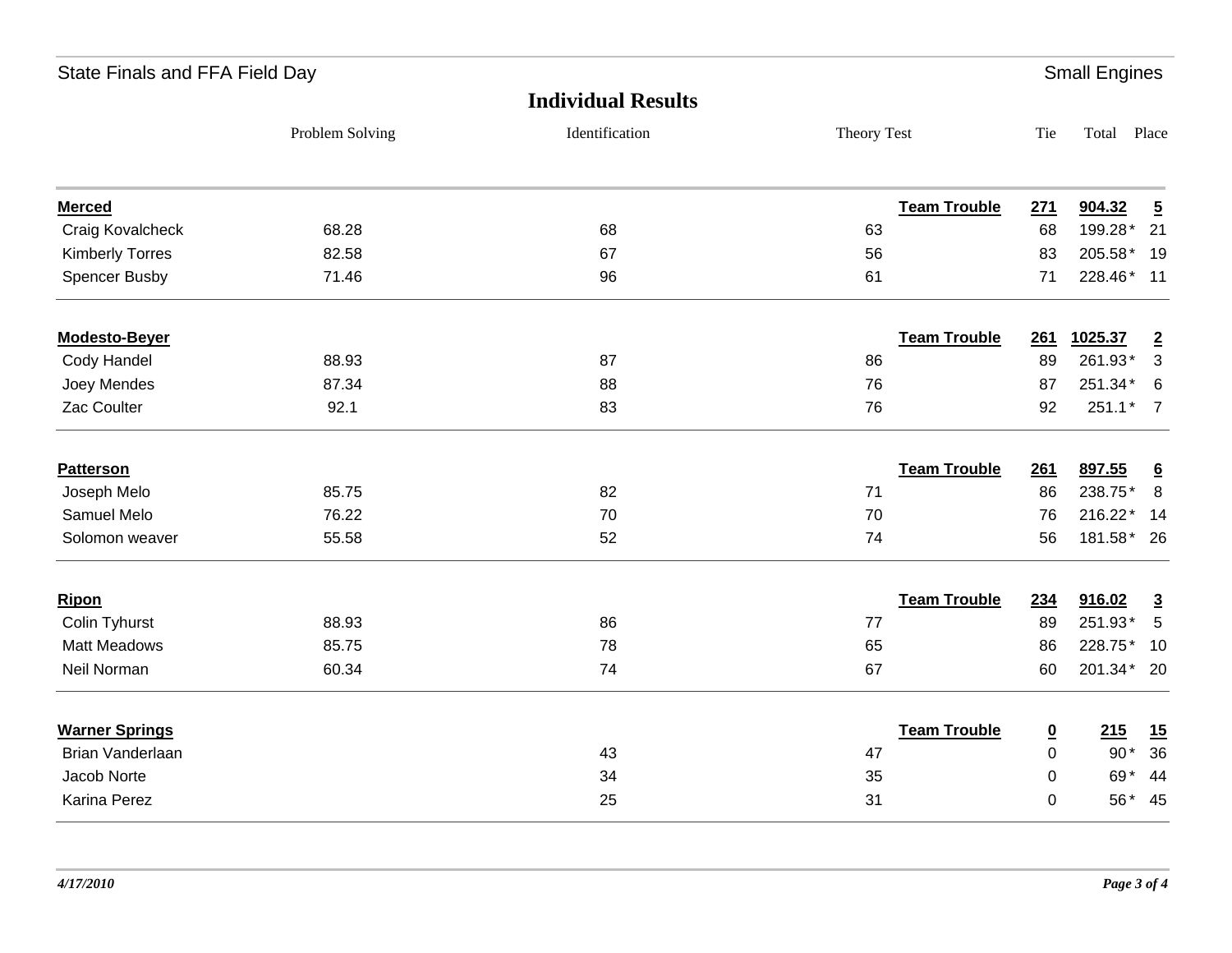| State Finals and FFA Field Day |                           |             |     | <b>Small Engines</b> |
|--------------------------------|---------------------------|-------------|-----|----------------------|
|                                | <b>Individual Results</b> |             |     |                      |
| Problem Solving                | Identification            | Theory Test | Tie | Total Place          |
|                                |                           |             |     |                      |

Ties Broken by Problem Solving, by theory test, then ID  $*$  Scores used to compute team score